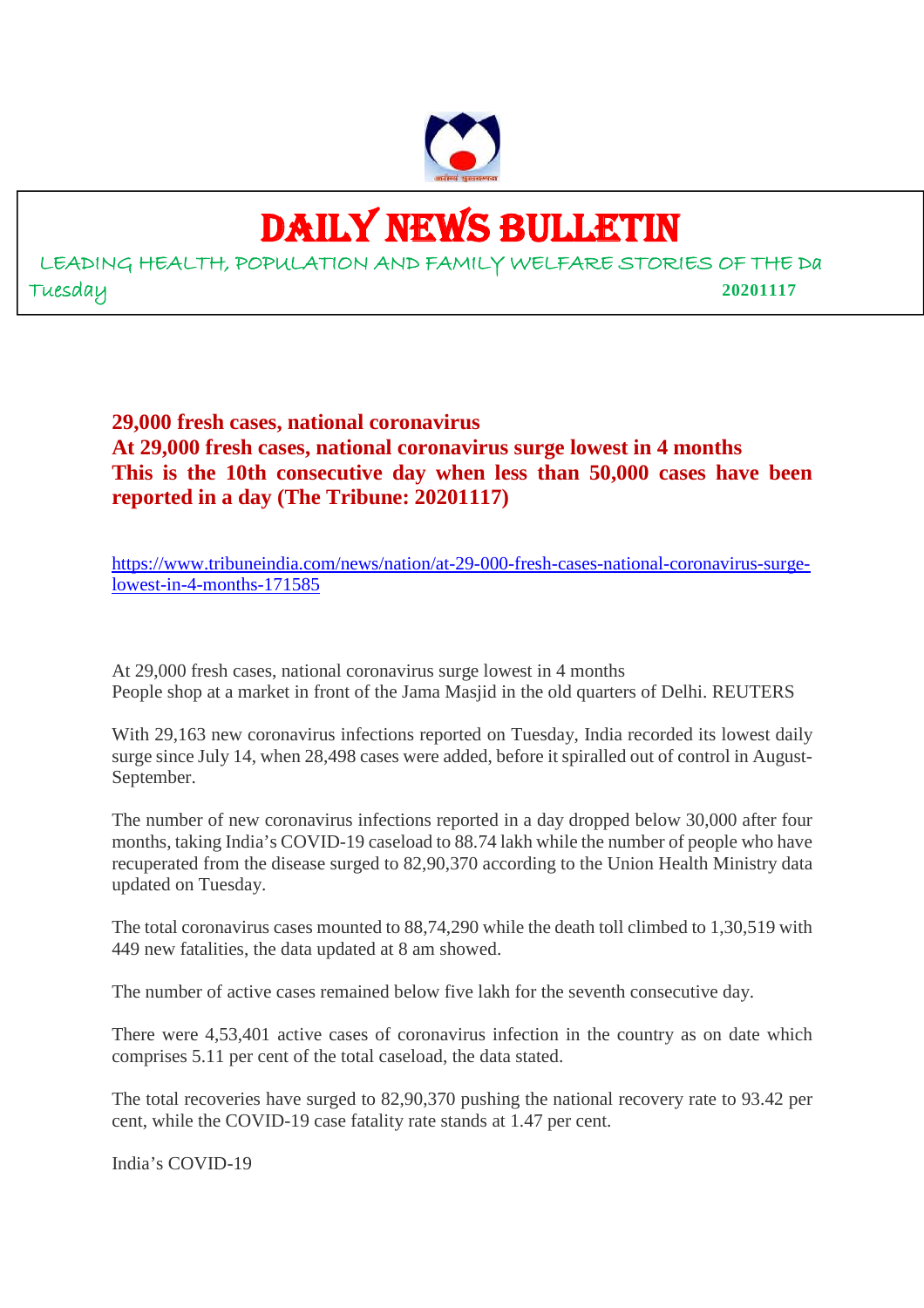#### **India's COVID-19**

## **India's COVID-19 tally had crossed the 20-lakh mark on August 7, 30 lakh on August 23 and 40 lakh on September 5. It went past 50 lakh on September 16, 60 lakh on September 28, 70 lakh on October 11 and crossed 80 lakh on October 29. (The Tribune: 20201117)**

https://www.tribuneindia.com/news/health/moderna-says-its-vaccine-is-94-5-effective-inpreventing-covid-19-171150

According to the ICMR, a cumulative total of 12,65,42,907 samples have been tested up to November 16 with 8,44,382 samples being tested on Monday.

The 449 new fatalities include 99 from Delhi, 60 from Maharashtra, 53 from West Bengal, 26 from Chhattisgarh, 22 from Punjab and 21 from Uttar Pradesh.

A total of 1,30,519 deaths have been reported so far in the country including 46,034 from Maharashtra followed by 11,541 from Karnataka, 11,495 from Tamil Nadu, 7,714 from West Bengal, 7,713 from Delhi, 7,393 from Uttar Pradesh, 6,881 from Andhra Pradesh, 4,480 from Punjab and 3,808 from Gujarat.

The Health Ministry stressed that more than 70 per cent of the deaths occurred due to comorbidities.

"Our figures are being reconciled with the Indian Council of Medical Research," the Ministry said on its website, adding that state-wise distribution of figures was subject to further verification and reconciliation. PTI

Moderna says its vaccine is 94.5% effective in preventing COVID-19 Second US vaccine with more than 90% efficacy; 60 million doses of vaccine can be available by the year-end

Moderna says its vaccine is 94.5% effective in preventing COVID-19 Vials with a sticker reading, "COVID-19/Coronavirus vaccine/Injection only" and a medical syringe are seen in front of a displayed Moderna logo. Reuters File

Moderna Inc said on Monday its experimental vaccine was 94.5 per cent effective in preventing COVID-19 based on interim data from a late-stage clinical trial, becoming the second US company in a week to report results that far exceed expectations.

Together with Pfizer Inc's vaccine, also shown to be more than 90 per cent effective, and pending more safety data and regulatory review, the United States could have two vaccines authorised for emergency use in December with as many as 60 million doses of vaccine available by the year's end.

Next year, the US Government could have access to more than 1 billion doses just from the two vaccine makers, more than needed for the country's 330 million residents.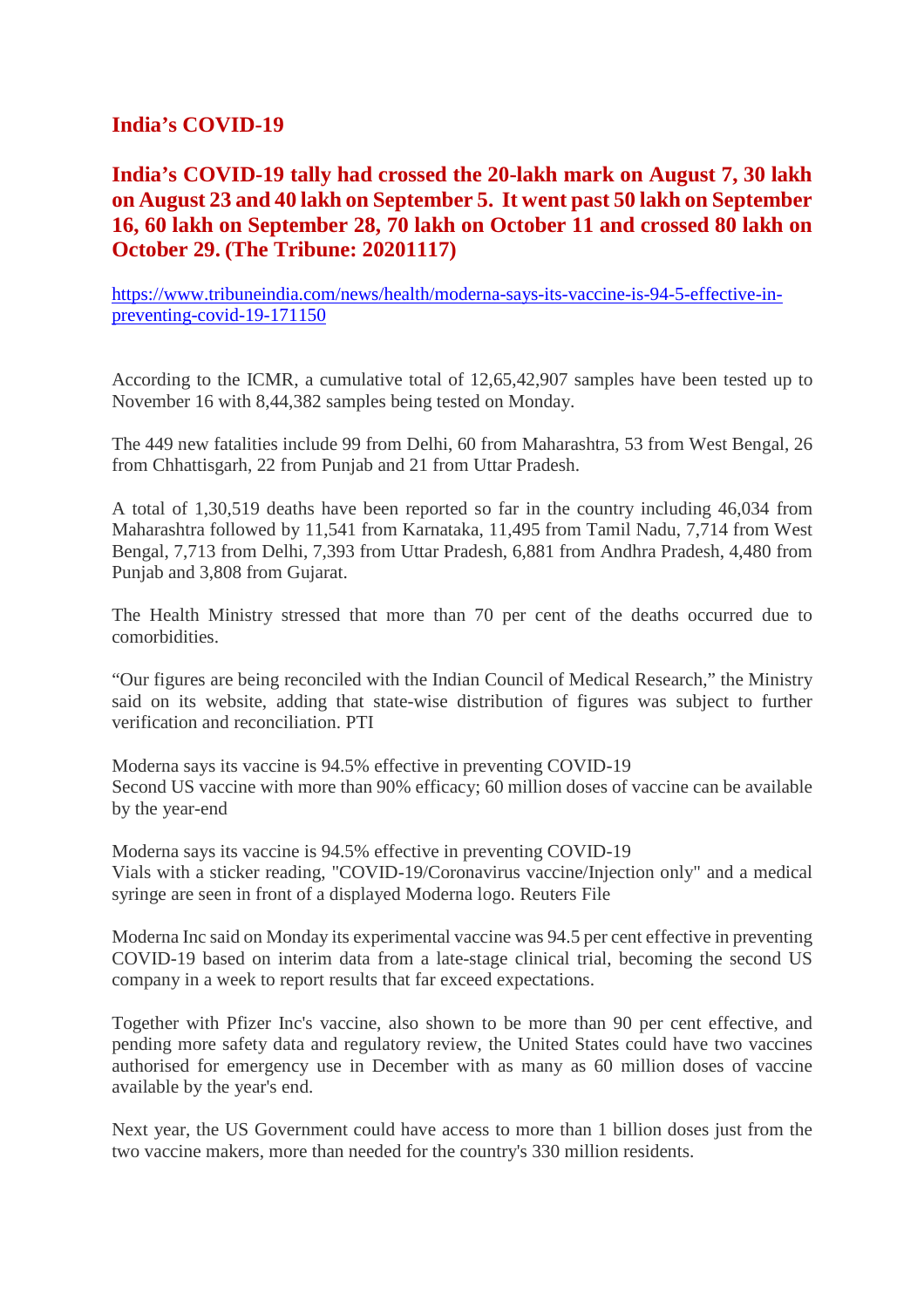The vaccines, both built using new technology known as messenger RNA or mRNA, represent powerful new tools to fight a pandemic that has infected 54 million people worldwide and killed 1.3 million. The news also comes at time when COVID-19 cases are soaring, hitting new records in the United States and pushing some European countries back into lockdowns.

"We are going to have a vaccine that can stop COVID-19," Moderna president Stephen Hoge said in a telephone interview.

Moderna's interim analysis was based on 95 infections among trial participants who received either a placebo or the vaccine.

Of those, only five infections occurred in those who received the vaccine, which is administered in two shots 28 days apart.

A key advantage of Moderna's vaccine is that it does not need ultra-cold storage like Pfizer's, making it easier to distribute. Moderna expects it to be stable at standard refrigerator temperatures of 2 to 8 degrees Celsius (36 to 48°F) for 30 days and it can be stored for up to six months at -20 degrees Celsius.

Pfizer's vaccine must be shipped and stored at minus 70 degrees Celsius, the sort of temperature typical of an Antarctic winter. At standard refrigerator temperatures, it can be stored for up to five days.

The data from Moderna's 30,000 participant-strong trial also showed the vaccine prevented cases of severe COVID-19, a question that still remains with the Pfizer vaccine. Of the 95 cases in Moderna's trial, 11 were severe and all 11 occurred among volunteers who got the placebo.

Moderna, part of the US Government's Operation Warp Speed programme, expects to produce around 20 million doses of the vaccine for the United States this year, millions of which the company has already made, and is ready to ship if it receives FDA authorisation.

"Assuming we get an emergency use authorisation, we'll be ready to ship through Warp Speed almost in hours," said Hoge.

"So it could start being distributed instantly."

Data Details

The 95 cases of COVID-19 included several key groups who are at increased risk for severe disease, including 15 cases in adults aged 65 and older and 20 in participants from racially diverse groups.

Most side effects were mild to moderate. A significant proportion of volunteers, however, experienced more severe aches and pains after taking the second dose, including about 10 per cent who had fatigue severe enough to interfere with daily activities while another 9 per cent had severe body aches. Most of these complaints were generally short-lived, said the company.

Moderna's data provides further validation of the promising but previously unproven mRNA platform, which turns the human body into a vaccine factory by coaxing cells to make certain virus proteins that the immune system sees as a threat and mounts a response against.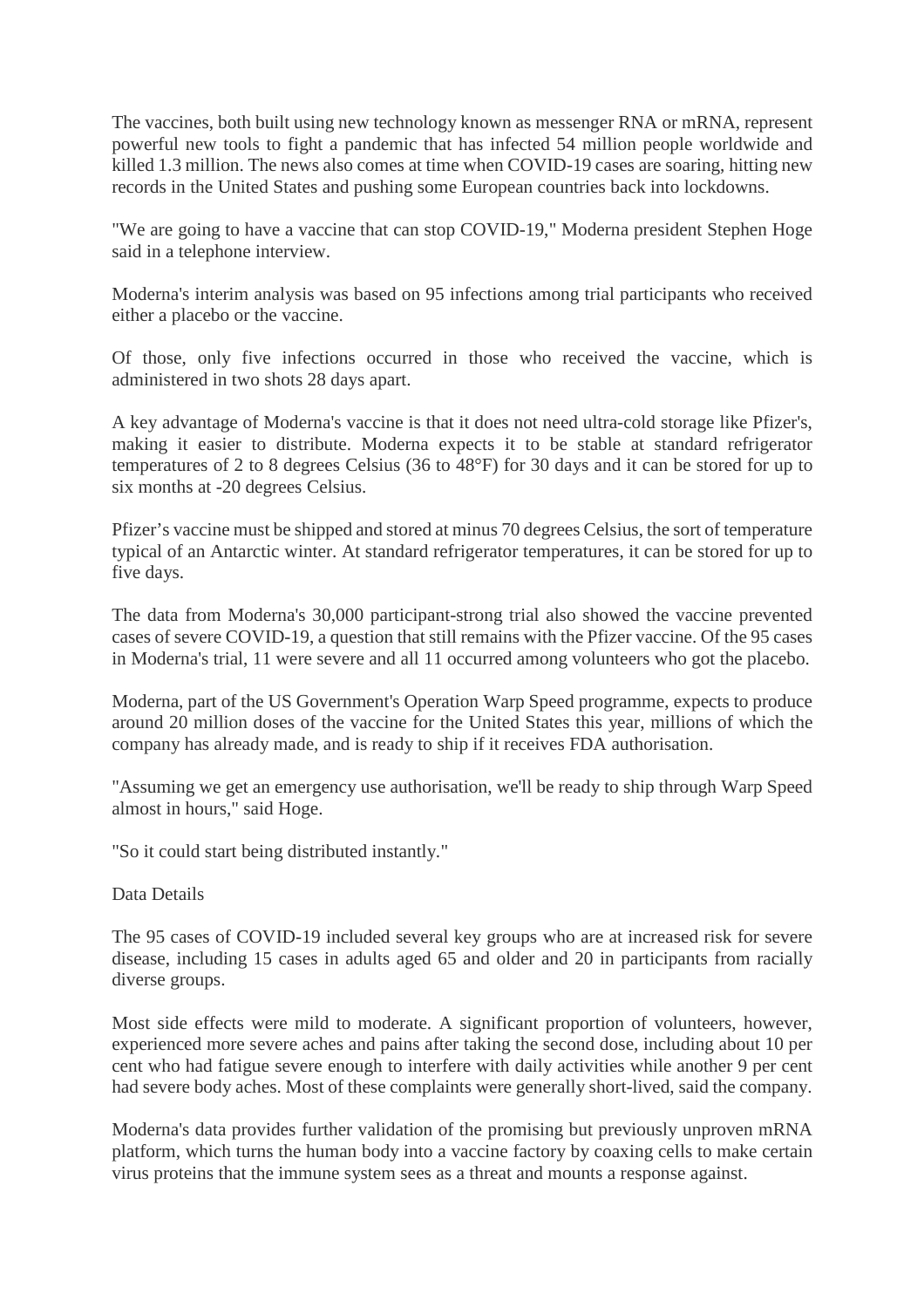Moderna expects to have enough safety data required for US authorisation in the next week or so and the company expects to file for emergency use authorisation in the coming weeks.

The United States has the world's highest known number of COVID-19 cases and deaths with more than 11 million infections and nearly 250,000 deaths.

The Trump Administration has primarily relied on development of vaccines and treatments as its response to the pandemic.

Moderna has received nearly \$1 billion in research and development funding from the US Government and has a \$1.5 billion deal for 100 million doses. The US Government also has an option for another 400 million doses.

The company hopes to have between 500 million and 1 billion doses in 2021, split between its US and international manufacturing sites and dependent in part on demand.

The US government has said COVID-19 vaccines would be provided free to Americans, whether they have health insurance, are uninsured or are covered by government health programmes such as Medicare.

Moderna also said it would use its data to seek authorisation in Europe and other regions.

Other countries such as China and Russia have already begun vaccinations. Russia licensed its "Sputnik-V" COVID-19 vaccine for domestic use in August before it released data from largescale trials. It said on November 11 that its vaccine was 92 per cent effective based on 20 infections in its large trial. Reuters

#### **Injectable Covaxin a challenge**

#### **Vaccinating 130 crore people with injectable Covaxin a challenge: Bharat Biotech (The Tribune: 20201117)**

https://www.tribuneindia.com/news/health/vaccinating-130-crore-people-with-injectablecovaxin-a-challenge-bharat-biotech-171135

Vaccinating 130 crore people with injectable Covaxin a challenge: Bharat Biotech For representation only. Reuters file photo

Even as India's first indigenous coronavirus vaccine Covaxin is entering its third phase of human trials, Bharat Biotech on Monday raised the logistical query on "how to vaccinate 1.3 billion (130 crore) people with two injectable doses. Terming the exercise a "challenge" it also said that work was on single-dose nasal drop vaccine.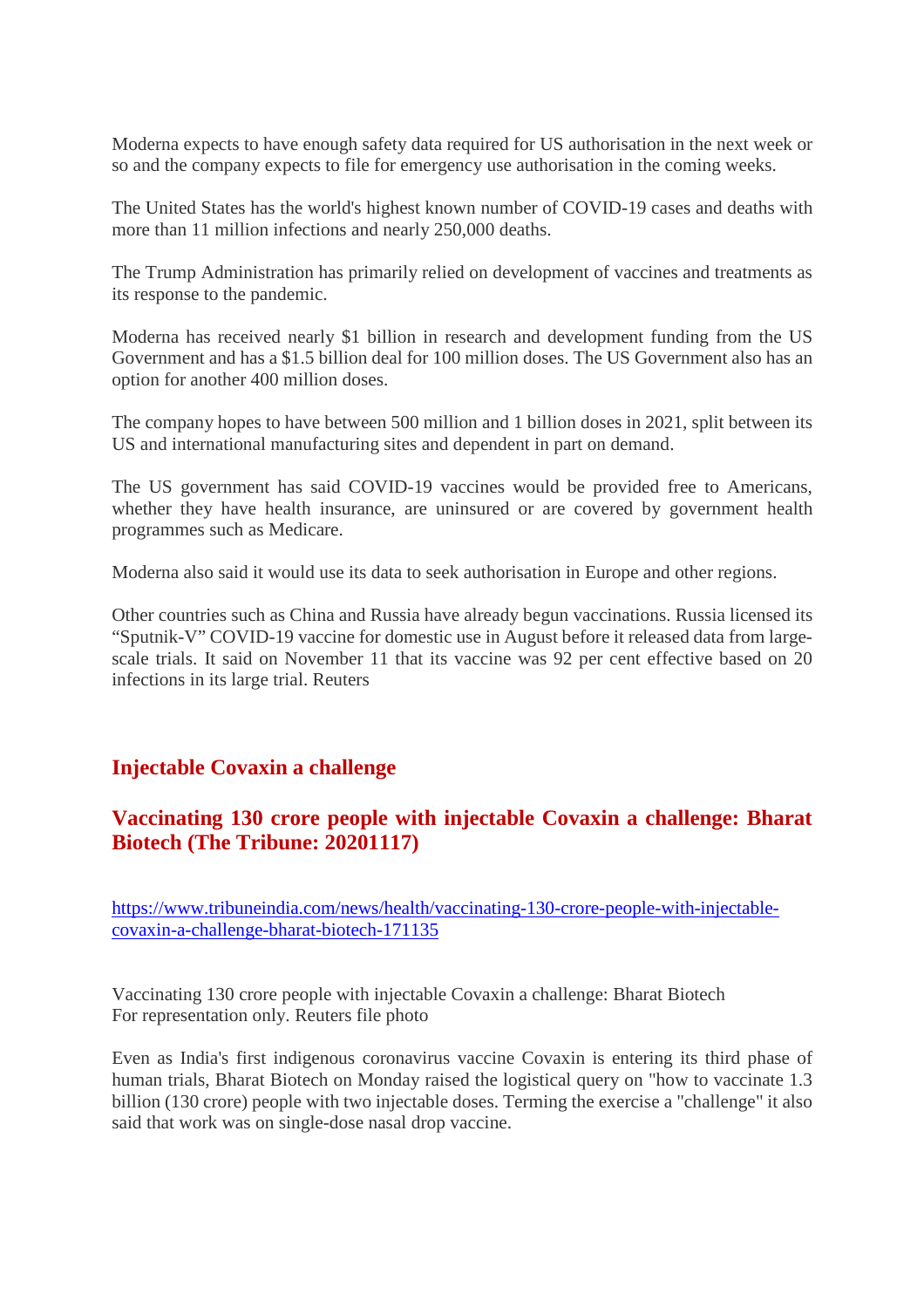Bharat Biotech International Limited (BBIL) Chairman and Managing Director Krishna Ella said the company's Bio-Safety Level 3 (BSL-3) facility currently has limited capacity but hoped to reach one billion (100 crore) doses by next year.

"We have partnered with ICMR (Indian Council of Medical Research) for Covaxin and as we speak, we are entering phase III trials but I am not happy because it is a two-dose injectable vaccine. If we have to vaccinate 1.3 billion population with two dose vaccine, we need 2.6 billion (260 crore) syringes and needles," he said.

Ella was addressing Deccan Dialogue organised by the Indian School of Business (ISB) and supported by the Ministry of External Affairs (MEA) on 'Crisis and cooperation: Imperative in the times of pandemic'.

"We are working on another vaccine, a single dose nasal drop. We have experience of making Rotavirus and Polio nasal drop vaccines. We can scale up to 1 billion doses and my feeling is that by next year we will reach there," he said.

The Hyderabad-headquartered vaccine maker announced in September that it is collaborating with the Washington University School of Medicine in St Louis, Missouri to manufacture a billion doses of a single-dose intranasal vaccine.

"The challenge is to vaccinate 1.3 billion population. Six billion (600 crore) people in the developing world have to be vaccinated but the opportunity is if 20 per cent of them are vaccinated, I have done my job as a scientist. You partly need vaccine because there will be herd immunity," he added.

Ella also pointed out that 40,000 unknown viruses are existing. "10,000 viruses can hop from animal to animal and to human. What we are seeing today is only a sample. Because of its impact on economy it got more attention. We are yet to see lot many things." Indian Institute of Technology (IIT), Hyderabad's Prof M. Vidyasagar, who is also the chairman of the 'COVID-19 Indian National Supermodel Committee', however, said for this pandemic 30 to 40 per cent people needed to be vaccinated to achieve herd immunity.

"The challenge is whether the cold weather especially in north India exacerbate this pandemic and whether we can predict this by observing the course of the pandemic," he said.

He noted that India had more success in controlling the pandemic unlike other countries like the US, the UK and France who have death rate per million 7 to 8 times higher than that of India.

"These countries have gone back to second lockdown because they see so-called second wave. This raises the question could proper modeling have helped these countries to foresee that there will be second wave, whether it could have helped the countries to assess effectiveness of the first lockdown, would the second lockdown be more effective this time when it was apparently not successful the last time," said Prof Vidyasagar.

Arti Ahuja, Additional Secretary, Ministry of Health and Family Welfare, said India should be proud of what it has done to deal with the pandemic.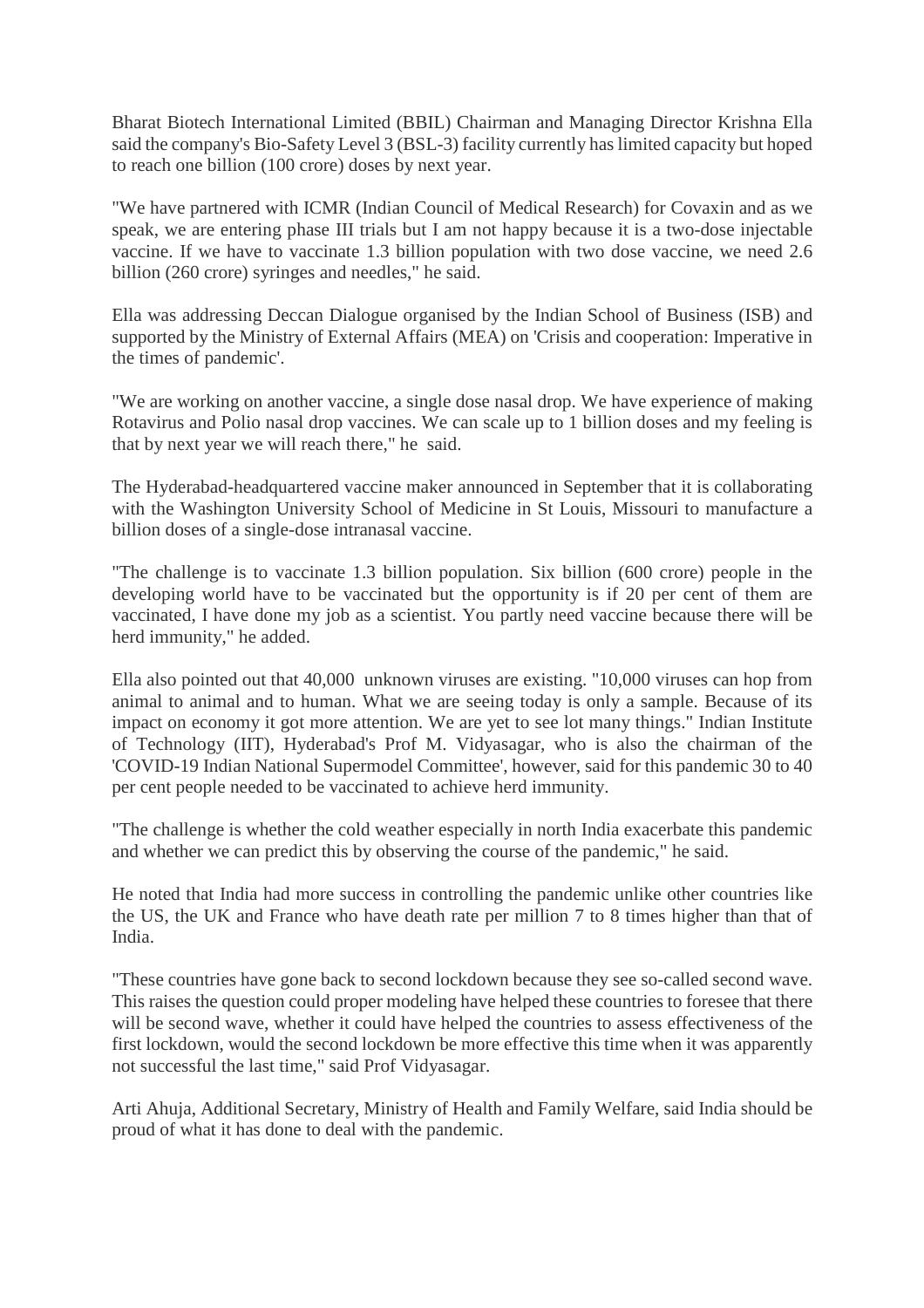She said from just one public health institute conducting COVID-19 test, the country now has 2,000 laboratories. According to her, it was not just the government but the participation of all stakeholders, including the private sector which helped the country deal with the pandemic.

Rahul Chabra, Secretary, Economic Relations, Ministry of External Affairs, said the pandemic brought out new aspects of non-military threats to the security. Health security came up as major issue and multilateral cooperation now has to be part of strategic foreign policy engagement with all countries.

Vikram K. Doraiswamy, India's High Commissioner to Bangladesh, Prof Sarang Deo, Executive Director, Max Institute of Healthcare Management, ISB also addressed the session, which was moderated by Govindraj Ethiraj, Founder, IndiaSpend and BOOM.

#### **COVID-19: Easier to spread indoors than outdoors**

#### **COVID-19: Easier to spread indoors than outdoors; winter perfect set-up for contagion: Dr Murthy The US is worst-affected country with over 11 million cases and 2,46,000 deaths(The Tribune: 20201117)**

https://www.tribuneindia.com/news/health/covid-19-easier-to-spread-indoors-than-outdoorswinter-perfect-set-up-for-contagion-dr-murthy-171123

COVID-19: Easier to spread indoors than outdoors; winter perfect set-up for contagion: Dr Murthy

It is easier for coronavirus to spread indoors than outdoors as people stay inside their homes during winter which is a perfect set-up for the contagion, according to Dr Vivek Murthy, the top Indian-American advisor to President-elect Joe Biden on COVID-19.

The 43-year-old former US surgeon general, who co-chairs the COVID-19 advisory board of Biden, told Fox News on Sunday that people are tired from the pandemic fatigue.

"What's happening now in particular is that with winter, as people move indoors, this is actually the perfect set up for the virus because we know it's easier to spread indoors than outdoors," Murthy said.

There is one last component, which is really important, is the pandemic fatigue, he said.

"We've been at this pandemic now for many months and I get that. A part of that fatigue means that people are letting others into their bubble, they're getting together for in-person dinner parties, game nights and public health departments are now tracing more and more cases back to these kinds of gatherings," Murthy, who advises Biden on COVID-19, said.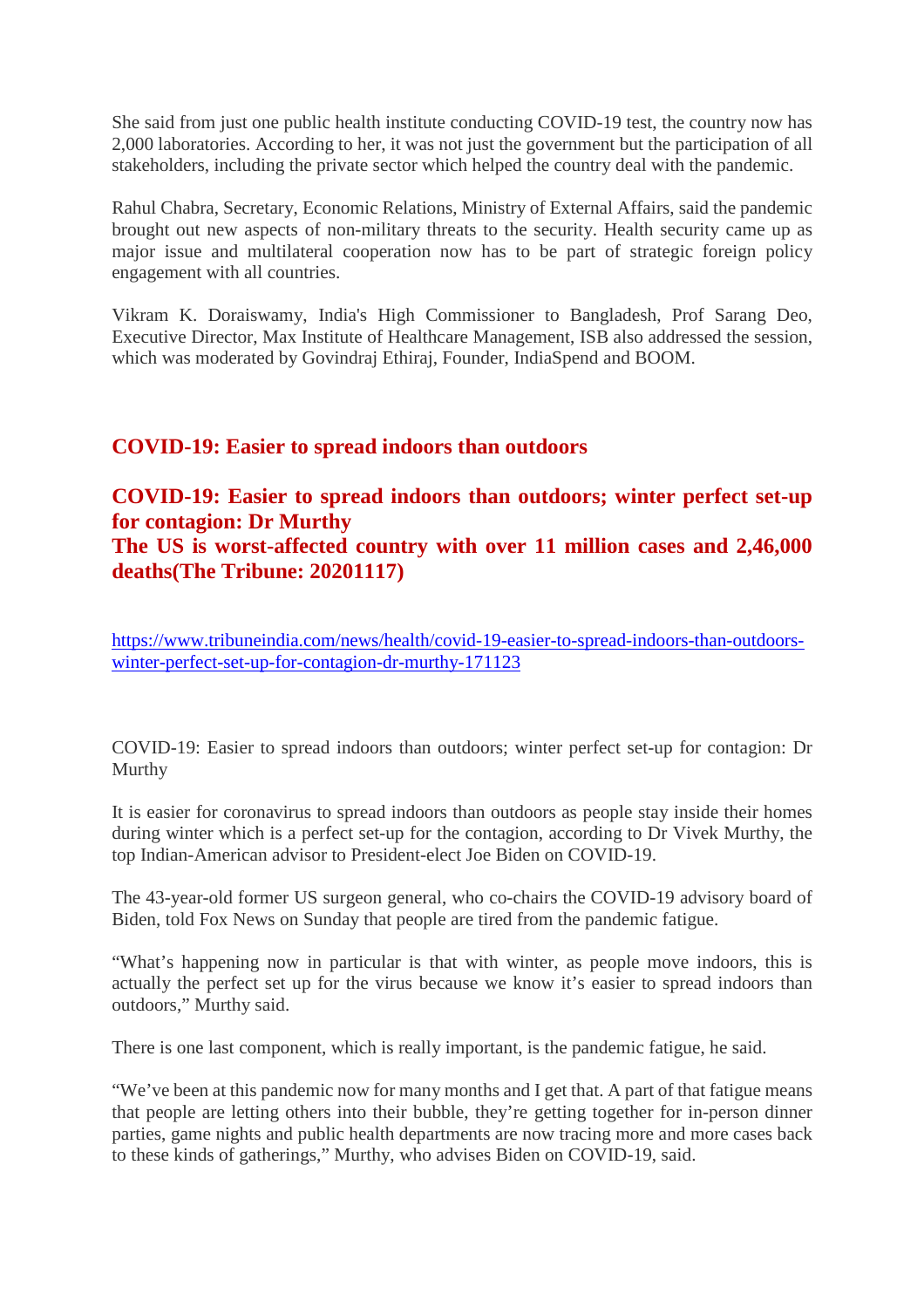All this put together has resulted in the recent explosion in COVID-19 cases in the US, he said.

The US is the worst-affected country with over 11 million cases and 2,46,000 deaths.

Murthy, who was asked to resign as the US surgeon general during the early part of the Trump administration, is speculated to get a prominent position in the next Biden-Harris administration.

He said that one of the most immediate things to do is to reduce the spread.

"It actually lies in our behaviour and the choices we make. It turns out that wearing masks, keeping our distance from others, washing our hands, these seem almost too simple, but very powerful in actually reducing the spread," Murthy said.

Biden has talked about expanding the testing capacity and also increasing contact tracing so that the infection could be contained, he said.

"He wants to increase the production of personnel protective equipment so that all our healthcare workers have masks and gloves. And he wants to really put clear guidance together, evidence-based guidance so that schools and businesses, but also state organisations, huge sports leagues and families know how to operate safely," he said.

None of this is going to be possible if public trust is not gained, Murthy said.

"The way you do that is by communicating honestly, by leading with science and scientists in the face of this pandemic and ultimately by delivering results," Murthy observed.

Responding to a question, he said that that national lockdown is a last resort. The country has learnt a lot more about now than it was in the spring early this year.

"If we just lock down the entire country without targeting our efforts, then we are going to exacerbate the pandemic fatigue people are feeling, you're going to hurt jobs and the economy, you're going to shut down schools and hurt the education of our children. So, we go to approach this with a precision of a scalpel rather than the blunt force of an axe," he said.

Delivering the vaccine, Murthy said, is the most challenging part of this pandemic response.

"We vaccinated Americans for many years in our country, but the campaign we're going to have to build to vaccinate enough people, to create herd immunity in America will be the most ambitious vaccination campaign I believe in our country's history. And being that requires people to trust that the vaccine is safe and that it's effective.

"Unfortunately, we know from the recent polls that a significant number of people are worried that the process of developing the vaccine, approving it may have been politicised. So, now, the onus is on us to be as transparent as possible and helping them understand what the scientists say, having experts review the data, making that data readily, so that even people outside the government can review it," Murthy said.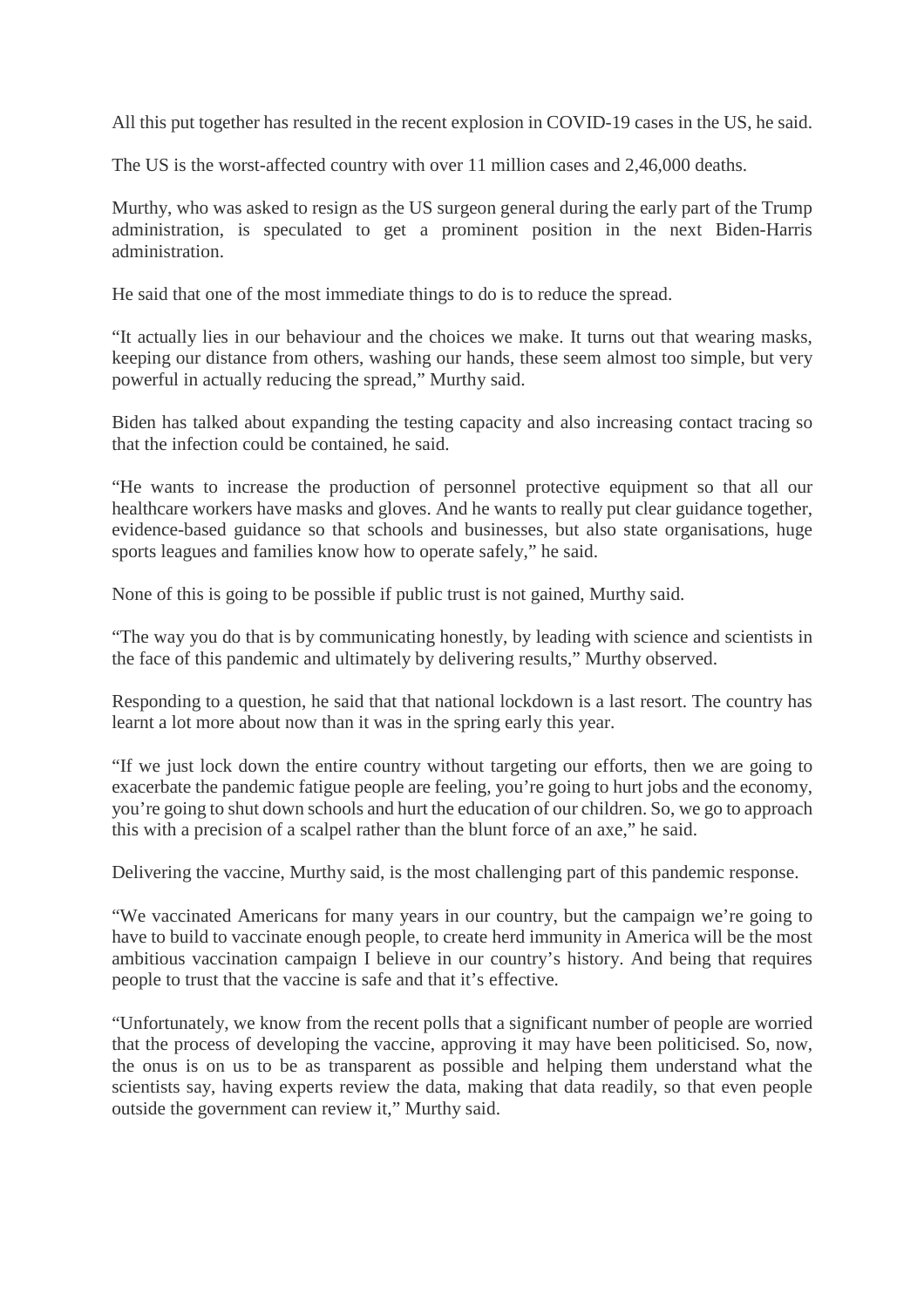"That's what we're going to have to do, and ultimately, the way we allocate this vaccine has to be determined based on needs… We can't afford to let politics creep in to decisions we make around the vaccine, because otherwise, we're going to put lives at stake," he added.

According to Johns Hopkins coronavirus tracker, the coronavirus has so far infected more than 54 million people and killed over 1.3 million others globally. PTI

## **Covid-19 Trajectory**

#### **DELHI COVID CASES3rd peak over, no new lockdown: Delhi govt (Hindustan Times: 20201117)**

https://epaper.hindustantimes.com/Home/ArticleView

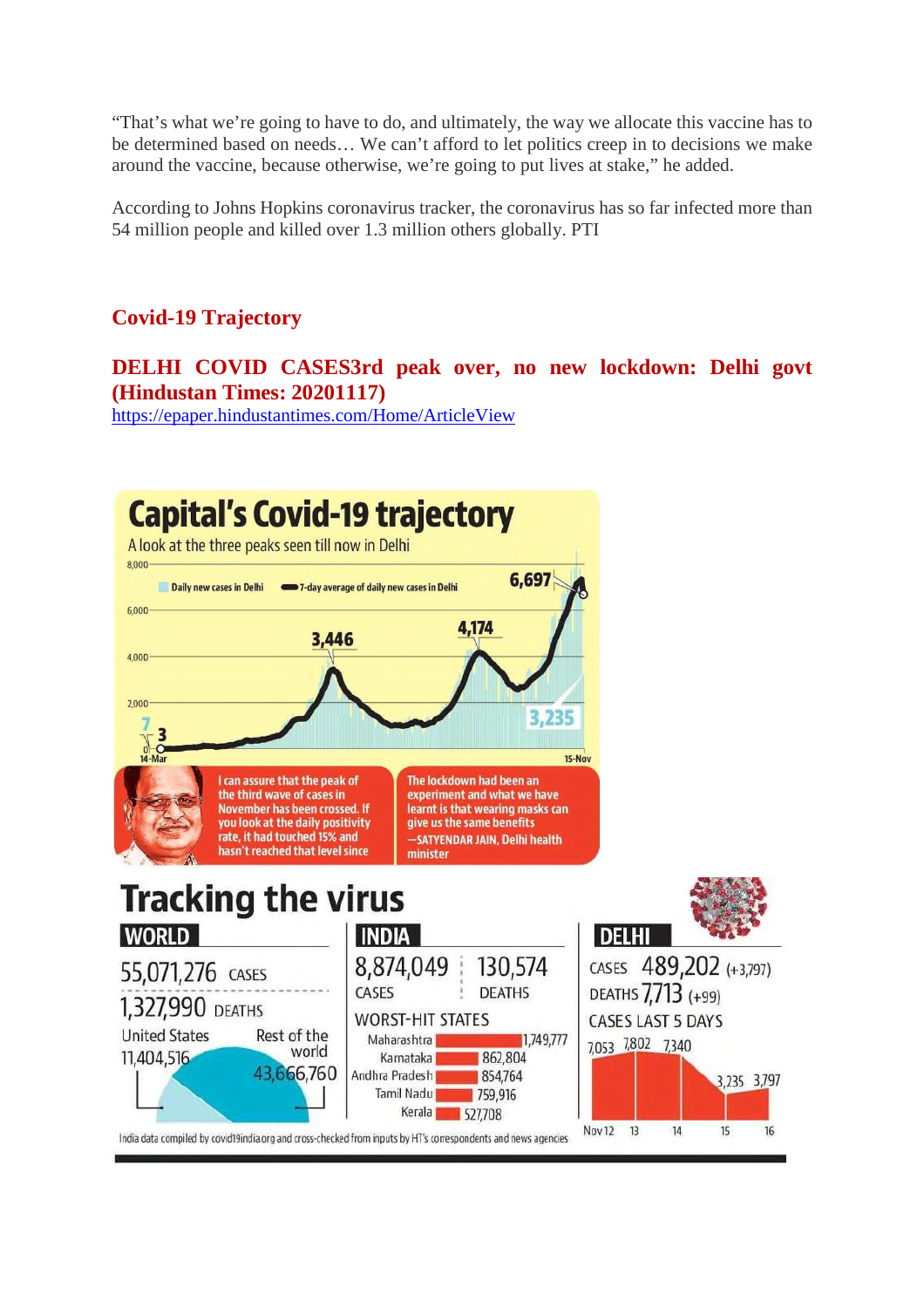There will be no new lockdown in the national capital and the peak of the third wave of infections appears to have been crossed, Delhi's health minister Satyendar Jain said on Monday, a day after the Union government announced reinforcement of infrastructure and human resources to tackle what has been described as possibly the worst outbreak of Covid-19 anywhere in the country yet.

In the last week, Delhi has recorded an average of 7,341 cases every day, compared to 4,174 during its second wave of infections in September and 3,446 during the first wave in June. This number was a mere 2,885 a month ago, before the situation rapidly deteriorated as festive seasons crowds gathered across the Capital.

"I can assure that the peak of the third wave of cases in November has been crossed. If you look at the daily positivity rate, it had touched 15% and hasn't reached that level since. It takes about a week for the numbers to go down from the peak," said Jain, stating that the peak positivity rate during the surge in June had reached up to 37% and in September to about 14%.

But experts said Jain's contention may be premature, since there are likely to have been fewer tests due to festivities over the weekend. The government's health bulletin on Sunday – which carried numbers reported on Diwali, the day before – added around 3,200 cases from roughly 21,000 tests. The number of tests was close to a third of what they are on a usual week day. On Monday, there were 3,797 new cases reported from the 29,821 tests that were done on Sunday. The death toll rose by 99 to reach 7,713 on Monday.

The surge triggered speculation of new restrictions, but the minister denied any plans for it. "The lockdown had been an experiment and what we have learnt that wearing masks can give us the same benefits," said Jain, citing the examples of hospitals where he said infections are low since doctors take precautions. "If everyone follows precautions the spread of the infection can be prevented. And, when it comes to lockdown, some people still go out and they can bring the infection back to their family members."

On Sunday, Union home minister Amit Shah held a meeting with top ministers and officials from the Centre and the Delhi government, including chief minister Arvind Kejriwal and the two health ministers. The government announced a series of measures, including adding hundreds of intensive care unit (ICU) beds, doubling the rate of testing and the deployment of central paramilitary doctors.

During the meeting, Niti Aayog's VK Paul opened with a presentation describing Delhi's situation as "unprecedented" and " likely to become worse". The official highlighted a particularly worrying trend: on November 11, a day when it reported 8,593 new cases, Delhi recorded 361 cases per million of population, a level not seen before in India, not even in Maharashtra during its worst days.

On Monday, the Union home ministry followed up on these measures by announcing a list of "multidisciplinary teams" that will visit all private hospitals and submit within two days a report of whether they are following protocols on Covid-19 treatment and access to services as per rules.

Earlier in the day, Union home secretary Ajay Kumar Bhalla met Union health secretary Rajesh Bhushan and Delhi's chief secretary Vijay Kumar Dev to fine-tune other decisions taken on Sunday, according to people familiar with the matter.

Among these were ways to strengthen the containment strategy of Delhi as well as using resources of various departments such as the municipal corporations of Delhi, central armed police forces, Indian Council of Medical Research and Defence Research and Development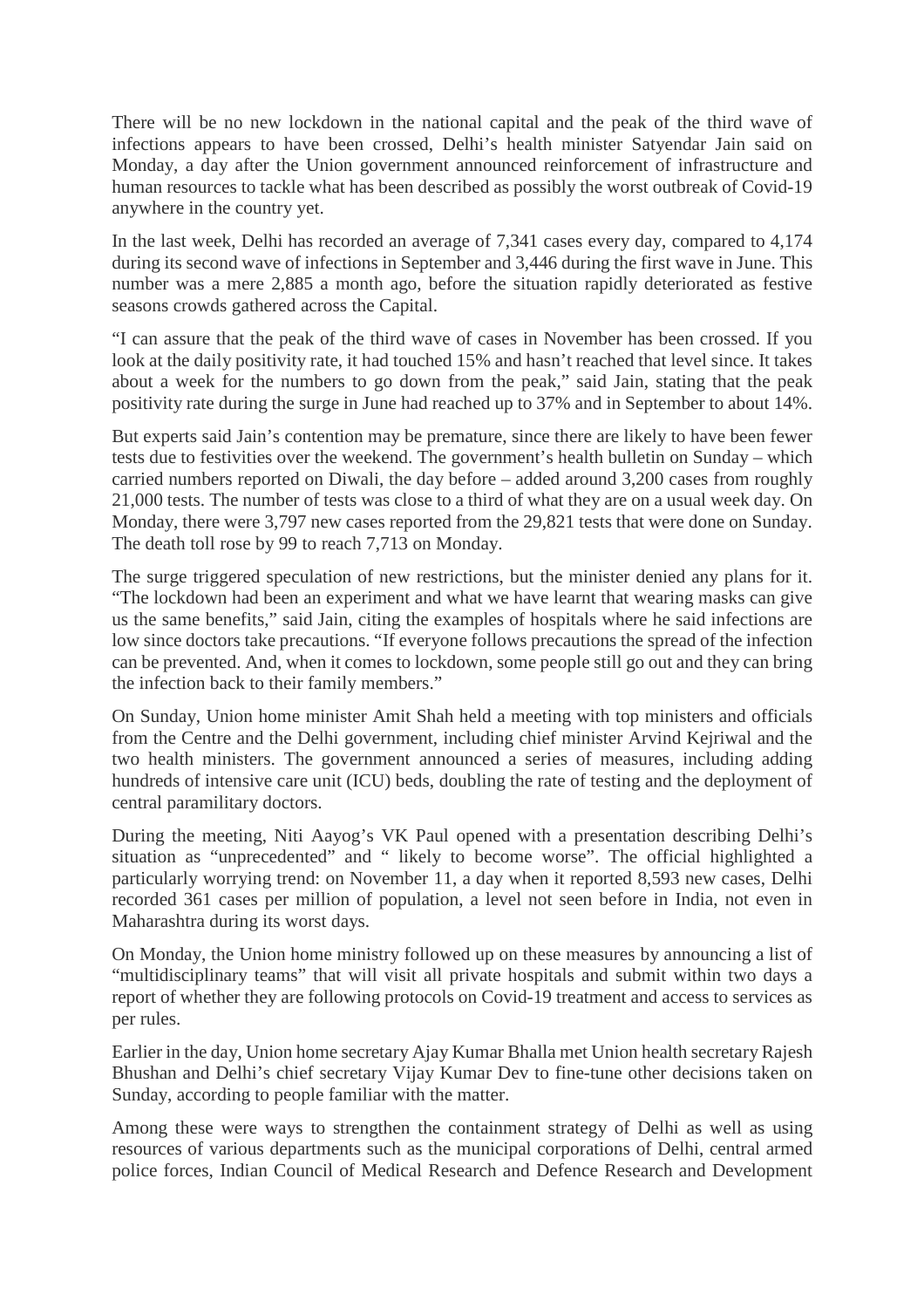Organisation, one of these officials said, asking not to be named. "Central paramilitary forces will provide 75 doctors and around 250 paramedics to Delhi from their different centres across the country," this person said. "These doctors and paramedics will be flown into Delhi in the next week ."

Individual departments involved in the ramping up of the response – from the Delhi as well as the central administrations – too held separate meetings, this person added. The ministry of home affairs will monitor the progress on a daily basis while the Delhi government and these departments — which includes MCDs — will implement the directions issued by the home minister.

Bhalla is learnt to have stressed during the meeting on the need for robust public awareness campaigns for people to avoid crowds in markets and public places. Delhi Police has also been asked to assist the Delhi government in its efforts to fight the pandemic, the person quoted above added.

Experts said the crisis is unlikely to have passed just yet. "There was a dip in numbers, but it is too soon to say whether the infections have peaked. In fact, I think that it isn't even true decline. With Diwali, fewer people might have gotten tested. We are likely to see these cases on Monday again," said Dr Vikas Maurya, director, department of pulmonology and sleep disorders at Fortis Hospital, Shalimar Bagh.

#### **Covid-19: What you need to know today (Hindustan Times: 20201117)**

https://epaper.hindustantimes.com/Home/ArticleView

Just how bad is the third wave of the coronavirus pandemic in Delhi? And how does it compare with what the US and Europe are going through right now?

The trajectory of Covid-19 in Delhi is different from that of any other Indian state or Union territory. No other Indian region has seen a clear second wave (many have just seen the end of the first). Delhi hasn't just seen, but also seen off a second and is now in its third — although, as I've pointed out in this column, the peak of the curve of the first wave was too sharp (which is rare), and poor testing strategy may have been responsible for the optics of the entire second wave.

Still, on paper, Delhi is now seeing its third wave, and like the ongoing third wave in the US and the second wave in Europe, it is bad.

To return to the original question, how bad?

A measure of new cases per million — both daily and a seven-day average — provides the answer.

This number has steadily increased (barring blips caused by lower testing) as shown in the accompanying graphic. The first wave peaked in late June and then fell off sharply — too sharply, perhaps. The second wave started in late August, peaked in mid-September, and then fell off, and the third wave started in mid-October.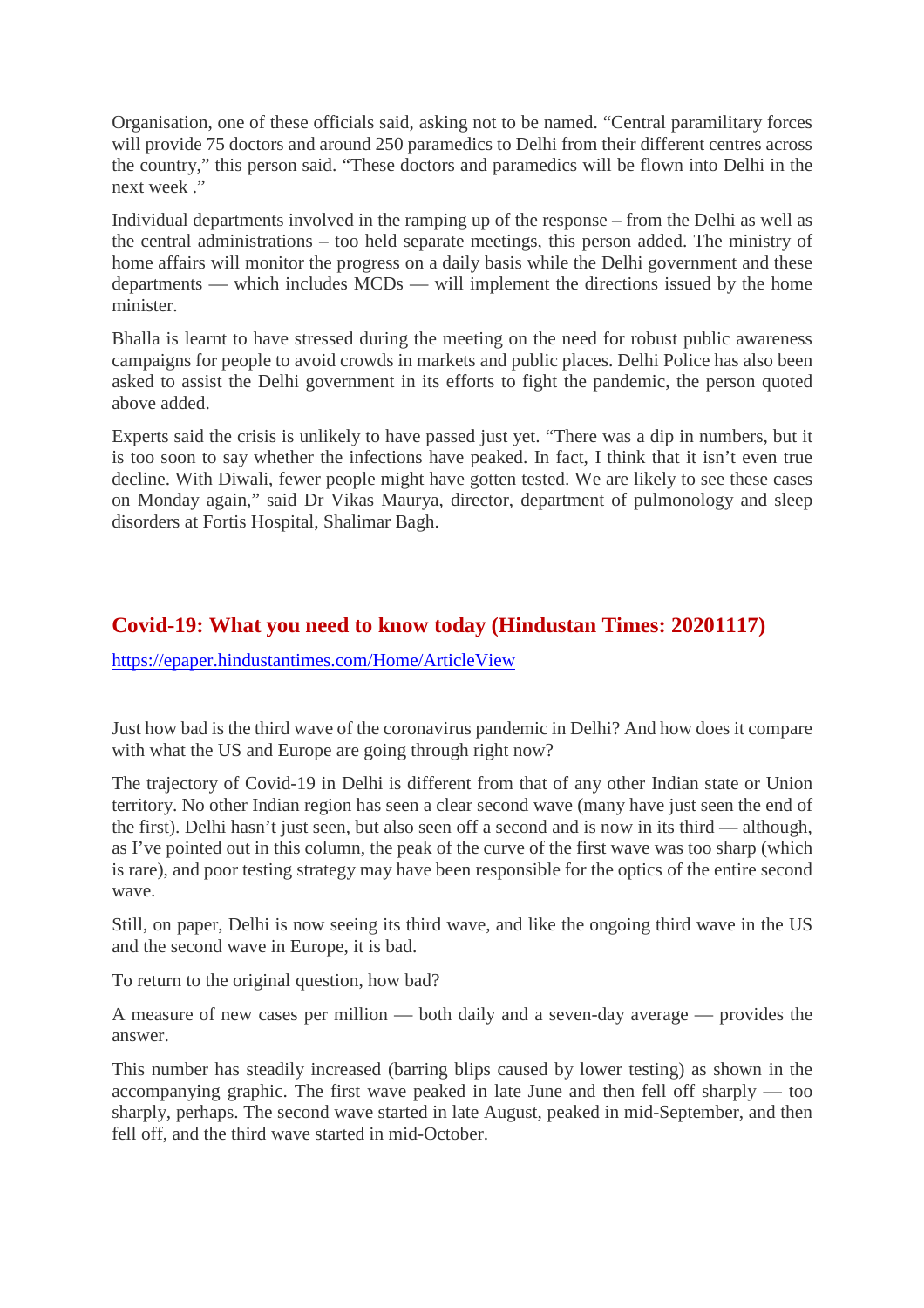Since November 3, the number of daily cases per million of population in the Capital has been in excess of 300 (barring November 15, when it was low on account of a national holiday on Saturday). This column is being written before the day's numbers are out but it is Monday's too will be low, on account of low testing on Sunday. The 7-day average has been in excess of 300 since November 6 and was at 370.5 on November 14. It's important to note that while many states and Union territories report their Covid numbers late in the day, Delhi reports its earlier — but its numbers are the previous day's.

The Delhi cases-per-million number is comparable to that in Europe and the US. The latter's is higher, in the mid-400s, but the former's is currently just around where the Delhi number is. And their trajectory looks the same too. Delhi, then, is an outlier whose coronavirus disease trajectory is completely different from the national trend.

Some of Delhi's current problems can be attributed to its botched approach to testing. In late June, as the first wave roared through it, Delhi decided to accelerate and expand its testing through the use of rapid antigen tests. These are unreliable, returning false negatives 50% of the time (this means they identify infected people as uninfected). Every region that uses such tests has seen an immediate improvement (a fall) in its positivity rate (proportion of people testing positive to those tested), which tells the story. Uttar Pradesh and Bihar have almost exclusively depended on such tests and their respective Covid dashboards, too, tell the same story.

Over the past month, Delhi has increased its testing capacity for the reliable RT-PCR test, but at a peak of around 20,000 a day last week, these still accounted for just a third of the total tests carried out in the Capital.

This has interfered with the accuracy and representativeness of Delhi's positivity rate — Dispatch 156 on September 12 explained how rapid antigen tests, while useful in certain contexts, can do this when used indiscriminately, the way Delhi, UP and Bihar have done presenting and perhaps amplifying a false sense of safety and security. In contrast, Tamil Nadu, used only RT-PCR tests and its positivity rate saw an extremely long plateau before dipping (Dispatch 192 on October 29).

And this misplaced sense of safety and security manifested itself in several ways. Checks at airports of incoming passengers became lax; containment zones were honoured more in the breach than in the observance; and citizens started behaving as if they had nothing to fear.

A final caveat: Delhi's overall cases-to-date-per-million number is magnified by its lower population when compared to other states (it's the same reason Goa tops the cases-to-date-permillion chart, and Ladakh comes second) but the number is bad by any measure. Delhi is seventh on the list of states and Union territories in terms of case numbers. And only Maharashtra and Kerala have more active cases than the Capital.

#### **Antibiotics**

#### **Why antibiotics should not be given to kids below 2 (New Kerala: 20201117)**

https://www.newkerala.com/news/2020/199668.htm

Antibiotics administered to children younger than two are associated with several ongoing illnesses or conditions, ranging from allergies to obesity, warn researchers.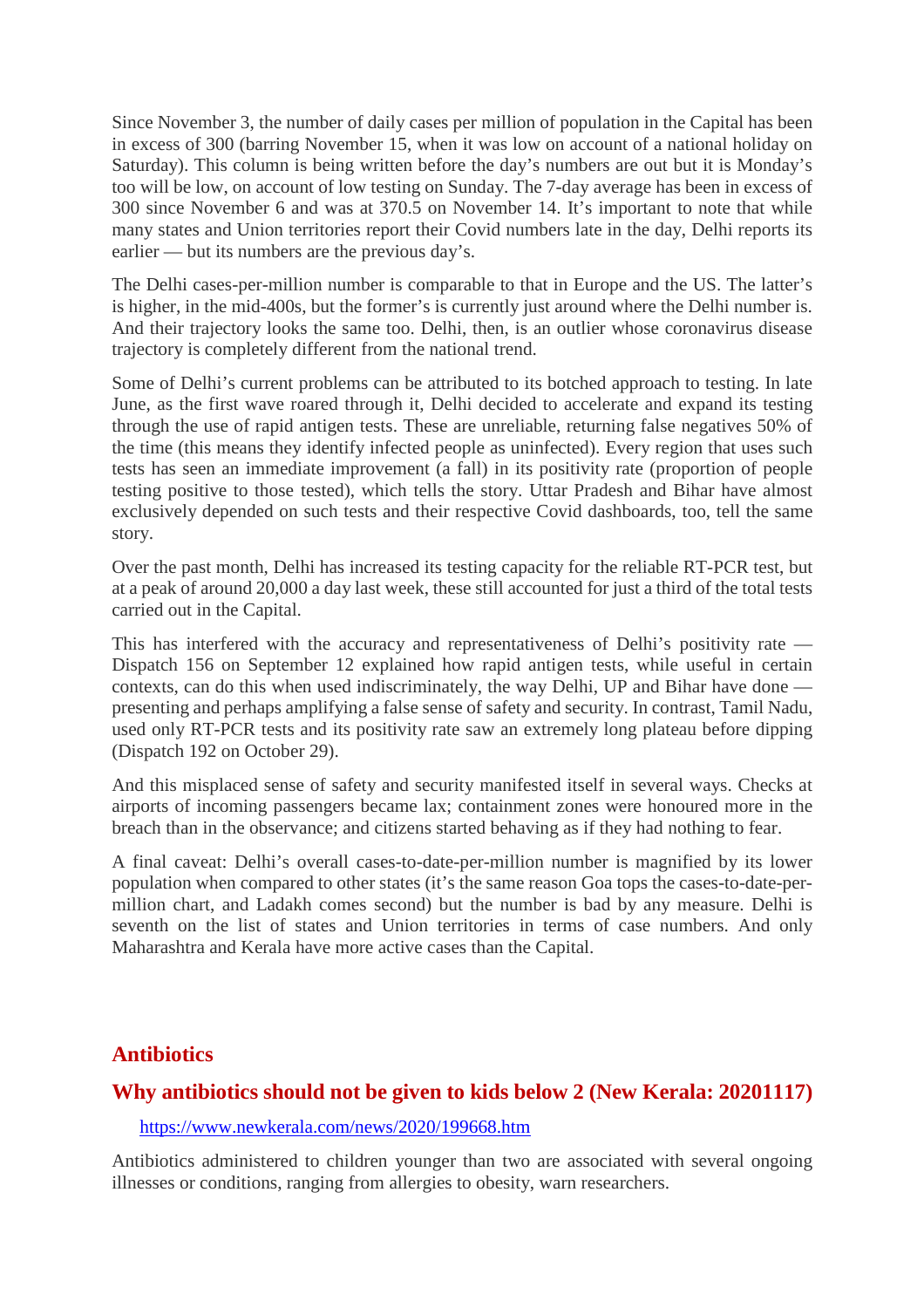For the study, published in the journal Mayo Clinic Proceedings, the research team from Mayo Clinic in the US analysed data from over 14,500 children.

About 70 per cent of the children had received at least one treatment with antibiotics for illness before age 2.

The findings showed that children receiving multiple antibiotic treatments were more likely to have multiple illnesses or conditions later in childhood.

Types and frequency of illness varied depending on age, type of medication, dose and number of doses. There also were some differences between boys and girls.

Conditions associated with early use of antibiotics included asthma, allergic rhinitis, weight issues and obesity, food allergies, attention deficit hyperactivity disorder, celiac disease, and atopic dermatitis.

The authors speculate that even though antibiotics may only transiently affect the microbiome, the collection of microbes in the body, this may have long-term health consequences.

"These findings offer the opportunity to target future research to determine more reliable and safer approaches to timing, dosing and types of antibiotics for children in this age group," said study author Nathan LeBrasseur from the Mayo Clinic.

While recent data show an increase in some of the childhood conditions involved in the study, experts are not sure why.

Other than the issue of multi-drug resistance, antibiotics have been presumed safe by most paediatricians.

Researchers also noted the ultimate goal is to provide practical guidelines for physicians on the safest way to use antibiotics early in life.

#### **Healthy sleep habits**

#### **Healthy sleep habits help lower risk of heart failure: Study (New Kerala: 20201117)**

https://www.newkerala.com/news/2020/199572.htm

Researchers have revealed that adults with the healthiest sleep pattern have 42 per cent lower risk of heart failure regardless of other risk factors compared to adults with unhealthy sleep patterns.

Healthy sleep patterns are rising in the morning, sleeping 7-8 hours a day and having no frequent insomnia, snoring or excessive daytime sleepiness, the study published in the journal Circulation said.

"Our findings highlight the importance of improving the overall sleep patterns to help prevent heart failure," said study author Lu Qi from the Tulane University in the US.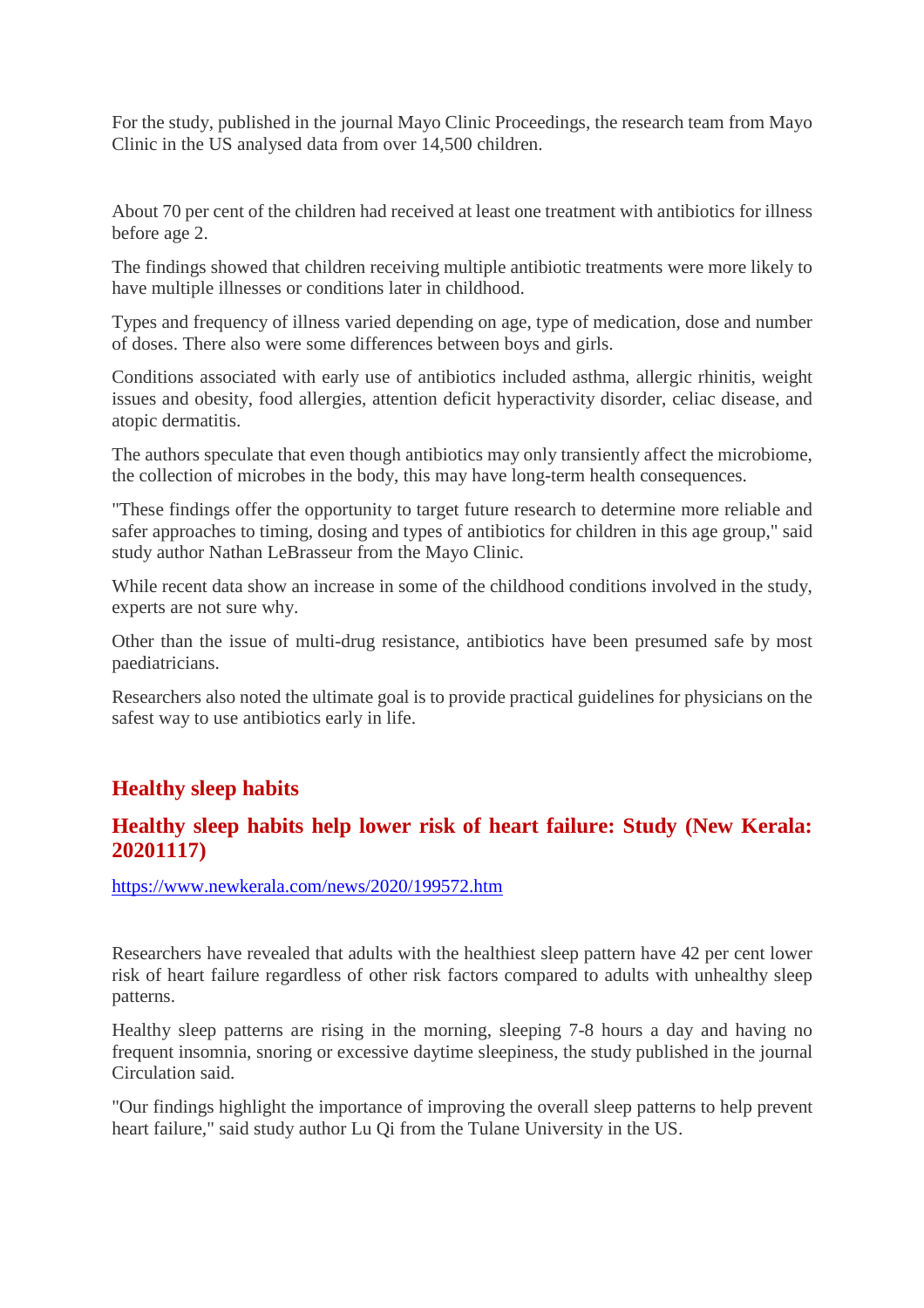This observational study examined the relationship between healthy sleep patterns and heart failure and included data on 408,802 UK Biobank participants, ages 37 to 73 at the time of recruitment (2006-2010).

Incidence of heart failure was collected until April 1, 2019. Researchers recorded 5,221 cases of heart failure during a median follow-up of 10 years.

Researchers analysed sleep quality as well as overall sleep patterns.

The measures of sleep quality included sleep duration, insomnia and snoring and other sleeprelated features, such as whether the participant was an early bird or night owl and if they had any daytime sleepiness.

"The healthy sleep score we created was based on the scoring of these five sleep behaviors," Qi said.

Sleep behaviors were collected through touchscreen questionnaires.

Sleep duration was defined into three groups short, or less than seven hours a day; recommended, or even to eight hours a day; and prolonged, or 9 hours or more a day.

The findings showed that participants with the healthiest sleep pattern had a 42 per cent reduction in the risk of heart failure compared to people with an unhealthy sleep pattern.

They also found the risk of heart failure was independently associated and eight per cent lower in early risers, 12 per cent lower in those who slept 7 to 8 hours daily, 17 per cent lower in those who did not have frequent insomnia and 34 per cent lower in those reporting no daytime sleepiness.

The researchers noted other unmeasured or unknown adjustments may have also influenced the findings.

#### **Depression**

#### **Two-thirds of older adults say they won't treat their depression, finds study (New Kerala: 20201117)**

https://www.newkerala.com/news/2020/199571.htm

Nearly two-thirds (61 per cent) of Americans aged 65 or older who have concerns about having depression will not seek treatment according to a new nationwide poll, the GeneSight Mental Health Monitor.

In fact, nearly one in three (33 per cent) seniors who are concerned they might be suffering from depression believe they can "snap out" of it on their own.

"The 'pull yourself up by your bootstraps' mindset of some seniors and reluctance to talk about mental health are hindering them from getting the help they need - especially now when the pandemic is having an enormous impact on the mental health of older Americans," said Dr Mark Pollack, chief medical officer of Myriad Neuroscience, makers of the GeneSight test.

"People will seek treatment for conditions like heart disease, high blood pressure or diabetes. Depression is no different. It is an illness that can and should be treated" he said.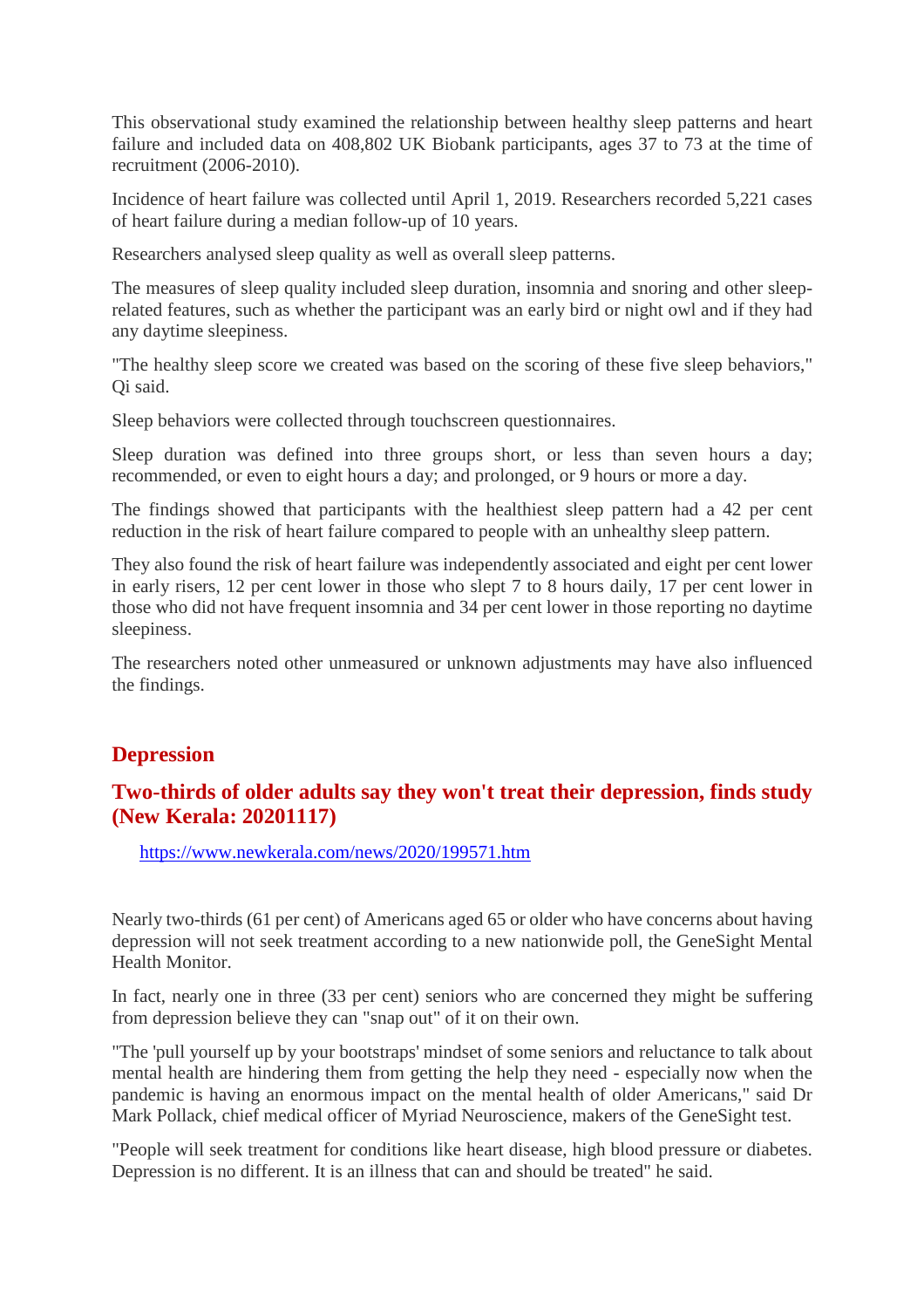Yet, while depression is a condition that needs to be treated 61 per cent of respondents who are concerned they might have depression would not treat it because "my issues aren't that bad." About four in 10 (39 per cent) of these consumers think they can manage depression without a doctor's help.

"In my experience, there is a commonly held view that depression is a normal part of ageing; it is not," said Dr Parikshit Deshmukh, CEO and medical director of Balanced Wellbeing LLC in Oxford, Florida, which provides psychiatric and psychotherapy services to nursing and assisted living facilities. "I've found older adults have a very difficult time admitting that they have depression. When they do acknowledge it, they are still reluctant to start treatment for a wide variety of reasons," Deshmukh said.

Depression remains a taboo topic among older Americans, despite about one-third of those over the age of 65 who are concerned they have depression recognizing that depression has interfered with their relationships and their ability to enjoy activities.

"There is such a stigma about depression among people my age," said Carmala Walgren, a 74 year-old resident of New York. "I am proof that you do not have to accept living with depression. Although it may not be easy to find a treatment that helps you with your symptoms without causing side effects, it is certainly worth it."

Walgren's doctor used information from the results of her GeneSight test, a genetic test that identifies potential gene-drug interactions for depression medications, to help inform Walgren's medication selection.

"The GeneSight test made such a difference in my life," said Walgren. "My doctor has used the test results to find medications that helped me."

#### **'Bad' cholesterol**

#### **This drug may reduce 'bad' cholesterol by half in high risk patient (New Kerala: 20201117)**

https://www.newkerala.com/news/2020/199522.htm

The investigational drug 'evinacumab' reduces low-density lipoprotein (LDL) 'bad' cholesterol by 50 per cent in patients with severe hypercholesterolemia, researchers said.

Hypercholesterolemia, also called high cholesterol, is the presence of high levels of cholesterol in the blood, the study, published in the New England Journal of Medicine, reported.

According to the reseearchers, evinacumab is a fully human monoclonal antibody that works through a different mechanism than existing drugs to bring dangerously high cholesterol to normal levels.

"Our study assessing the safety and efficacy of evinacumab shows that it can lower LDL cholesterol by half in patients unable to attain target guidelines despite maximally tolerated lipid lowering therapy," said study author Robert Rosenson from Mount Sinai Hospital in the US.

Evinacumab is a fully human monoclonal antibody that inhibits angiopoietin like protein 3 (ANGPLT3) and lowers LDL cholesterol through an LDL receptor independent pathway.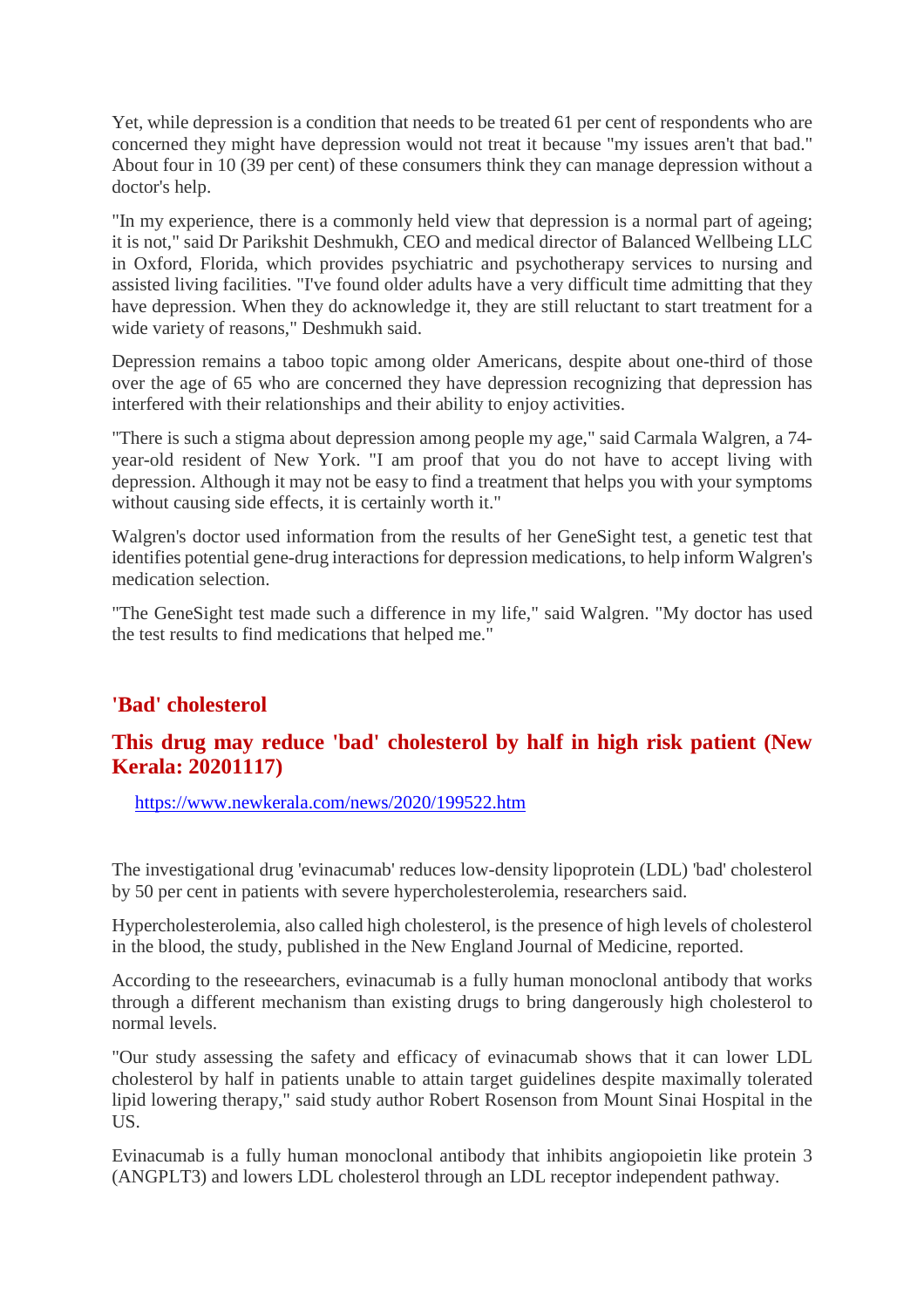Genetic studies have shown that people who are missing or have low levels of ANGPTL3 are known to have very low lifelong levels of LDL cholesterol and rarely suffer from atherosclerotic cardiovascular disease.

The phase two, double-blinded, placebo-controlled study of evinacumab included 272 patients with primary high cholesterol including a majority having a diagnosis of heterozygous familial hypercholesterolemia (HeFH).

HeFH is an inherited form of hypercholesterolemia most often caused by mutations in the LDL receptor gene.

The research team found that subcutaneous administration of the agent at 450 mg weekly resulted in LDL cholesterol lowering of 56 per cent, and 52.9 per cent at 300 mg weekly compared to the placebo group.

With monthly intravenous administration of evinacumab at 15 mg/kg, LDL cholesterol reduction was 50.5 per cent compared to the placebo group.

"Our study demonstrates that a regimen of either subcutaneous or intravenous evinacumab can have a significant impact on LDL cholesterol," said Rosenson.

"If approved for use in this setting, evinacumab could potentially arm cardiologists with a major new add-on therapy to bring patients with HeFH to or closer to their cholesterol-lowering goal," Rosenson noted.

## **Rapid Covid test**

#### **Rapid Covid test accuracy may be lower than thought: Study (New Kerala: 20201117)**

https://www.newkerala.com/news/2020/199405.htm

After Tesla CEO Elon Musk raised questions over the efficacy of the rapid tests to spot Covid-19, new research has claimed that the accuracy of a rapid finger-prick antibody test for Covid-19 infection may be considerably lower than previously suggested.

The results, published in the journal The BMJ, suggest that if 10 people of people given the test had previously been infected, around one in five positive test results would be incorrect (false positive results).

"These conclusions contrast with an earlier (not yet peer reviewed) study suggesting that the test gives no false positive results," said study authors from Imperial College London in the UK.

The findings suggest the test can deliver a sufficient degree of accuracy for surveillance studies of the population, but laboratory confirmation of positive results is likely to be needed if these tests are to be used to provide evidence of protection from the virus.

The AbC-19TM Rapid Test uses a drop of blood from a finger-prick to see if it's likely that someone has previously been infected with SARS-CoV-2.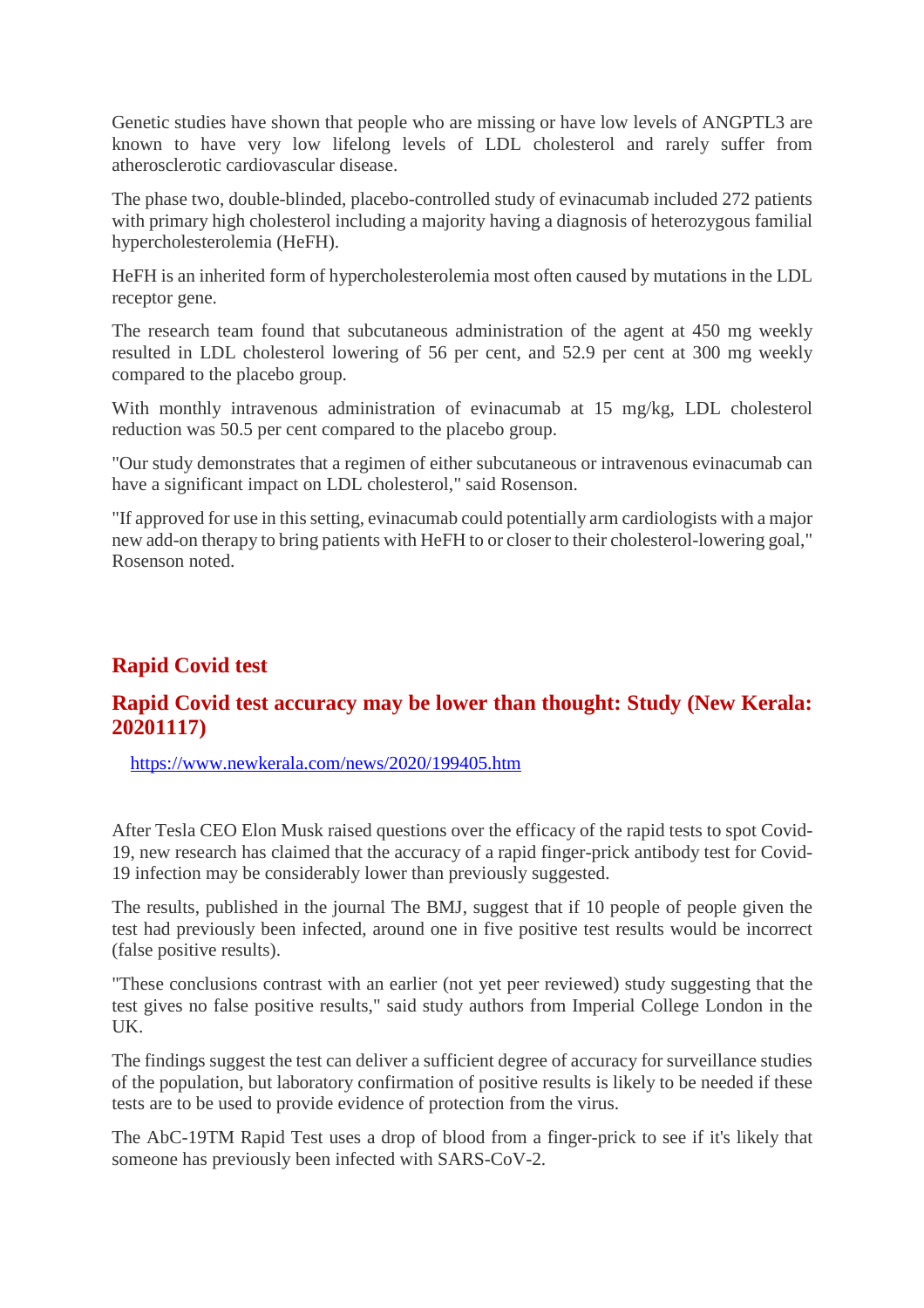It gives results in 20 minutes, without the need to go to a laboratory, and is approved for use by health professionals in the UK and EU.

For the results, scientists tested blood samples in a laboratory from 2,847 key workers (healthcare, fire, and police staff) in England.

Of these, 268 had a previous PCR (positive polymerase-chain reaction) positive result so were 'known positives' while the remaining 2,579 had unknown previous infection status.

A further 1,995 pre-pandemic blood samples were also tested as 'known negatives.'

Based on a series of analyses, the researchers estimated the specificity of the AbC-19 test (ability to correctly identify a true negative sample) to be 97.9 per cent, meaning that 2.1 per cent of people who did not have a previous SARS-Cov-2 infection incorrectly tested positive.

They estimated the sensitivity of the AbC-19 test to be 92.5 per cent based on PCR confirmed cases but considerably lower (84.7 per cent) in people with unknown previous infection status prior to antibody testing.

This difference is probably due to the test being more sensitive when antibody levels are higher, the researchers explained .

As people with a positive PCR result tended to have more severe disease, it is likely that they would have produced more antibodies.

The researchers said that the lower figure of 84.7 per cent is probably a more realistic estimate of test sensitivity in the real world, if people were to choose to take the test to find out their own previous infection status.

"This means that 15.3 per cent of people with a previous SARS-CoV-2 infection would be missed," the authors noted.

On November 13, Musk tweeted "Something extremely bogus is going on. Was tested for covid four times today. Two tests came back negative, two came back positive.

"Same machine, same test, same nurse. Rapid antigen test from BD."

#### **Vaccine (Hindustan: 20201117)**

https://epaper.livehindustan.com/imageview\_457995\_85483554\_4\_1\_17-11- 2020\_0\_i\_1\_sf.html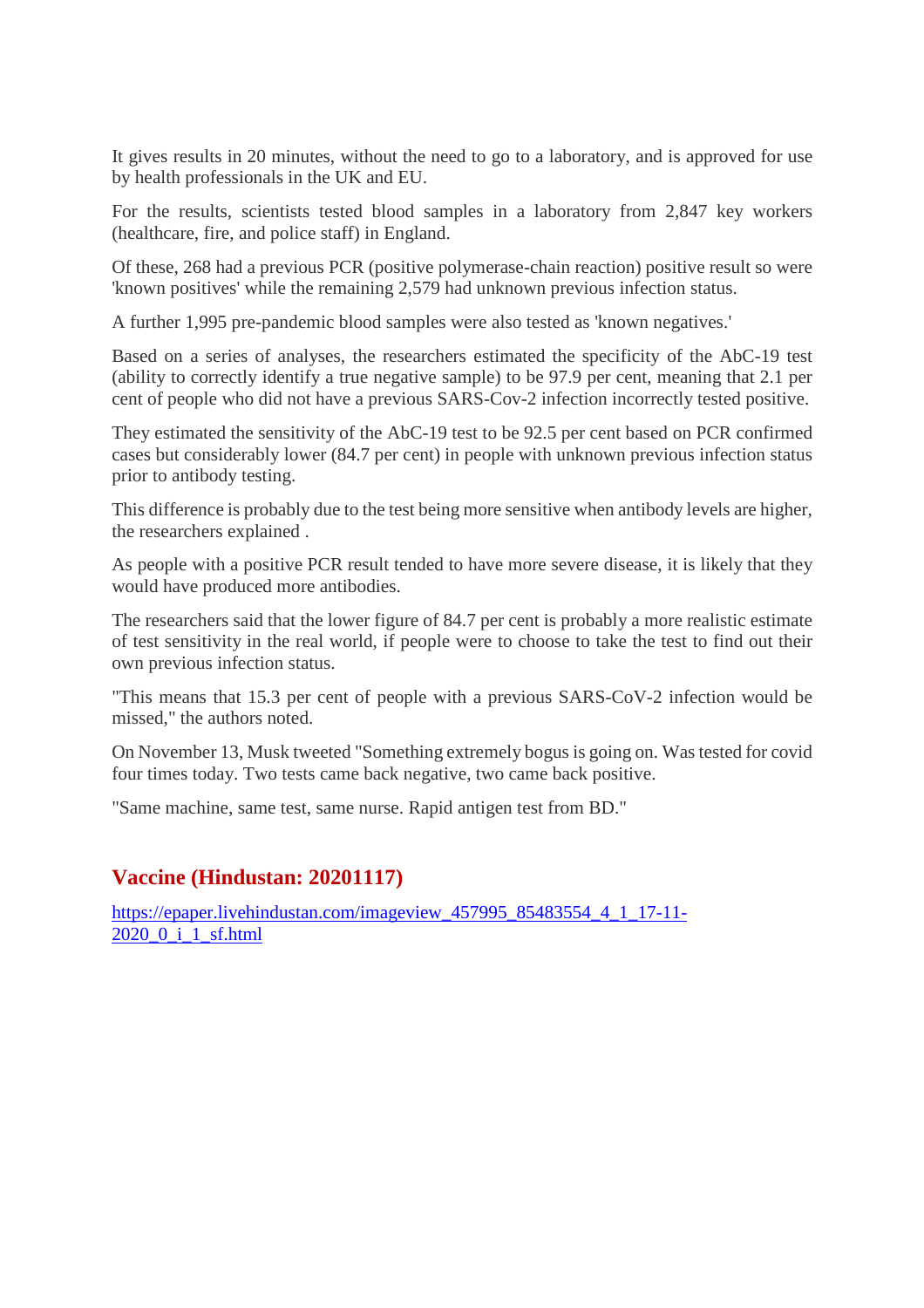# दावा : मॉडर्ना का टीका ९५ फीसदी असरदार

#### कैम्ब्रिज | एजेंसी

कोरोना वायरस के खिलाफ लड़ाई में इस महीने दुसरी अच्छी खबर सामने आई है। अमेरिको फार्मा कंपनी मॉडर्ना ने सोमवार को दावा किया कि उसका कोरोना टीका वायरस से लड़ने में 94.5 फीसदी से ज्यादा प्रभावी पाया गया है। अमेरिका

समेत पुरी दुनिया के वैज्ञानिक इसे बड़ी उम्मीद के तौर पर देख रहे हैं। भारत सरकार भी मॉडर्ना के संपर्क में है।

मॉडर्ना के मुताबिक, तीसरे चरण के टायल के दौरान जो आंकडे सामने आए हैं. उससे उम्मीद बढती है। एक सप्ताह पहले फाइजर इंक ने भी ऐसी ही घोषणा की थी। दोनों कंपनियां टीके के आपात

इस्तेमाल के लिए अनुमति मांगने के लिए आवेदन करने पर विचार कर रही हैं।दिसंबर के अंत तक मंजूरी संभव है।

मॉडर्ना के अध्यक्ष डॉक्टर स्टीफन होज ने कहा कि नतीजे काफी आश्वस्त करने वाले हैं। हम सबको उम्मीद करनी चाहिए कि वास्तव में एक टीका इस महामारी को रोकने में सफल होने जा रहा

है। महामारी से निपटने के लिए कई टीकों की जरूरत होगी। यदि अमेरिका का फुड एंड डुग प्रशासन मॉडर्ना या फाइजर कंपनी के टीके को आपात इस्तेमाल के लिए अनुमति देता है तो इस साल के अंत तक इसकी सीमित आपति ही होगी।

> देसी टीके पर टायल फेन 17

## **Pollution (Hindustan: 20201117)**

https://epaper.livehindustan.com/imageview\_457998\_85777902\_4\_1\_17-11- 2020\_4\_i\_1\_sf.html